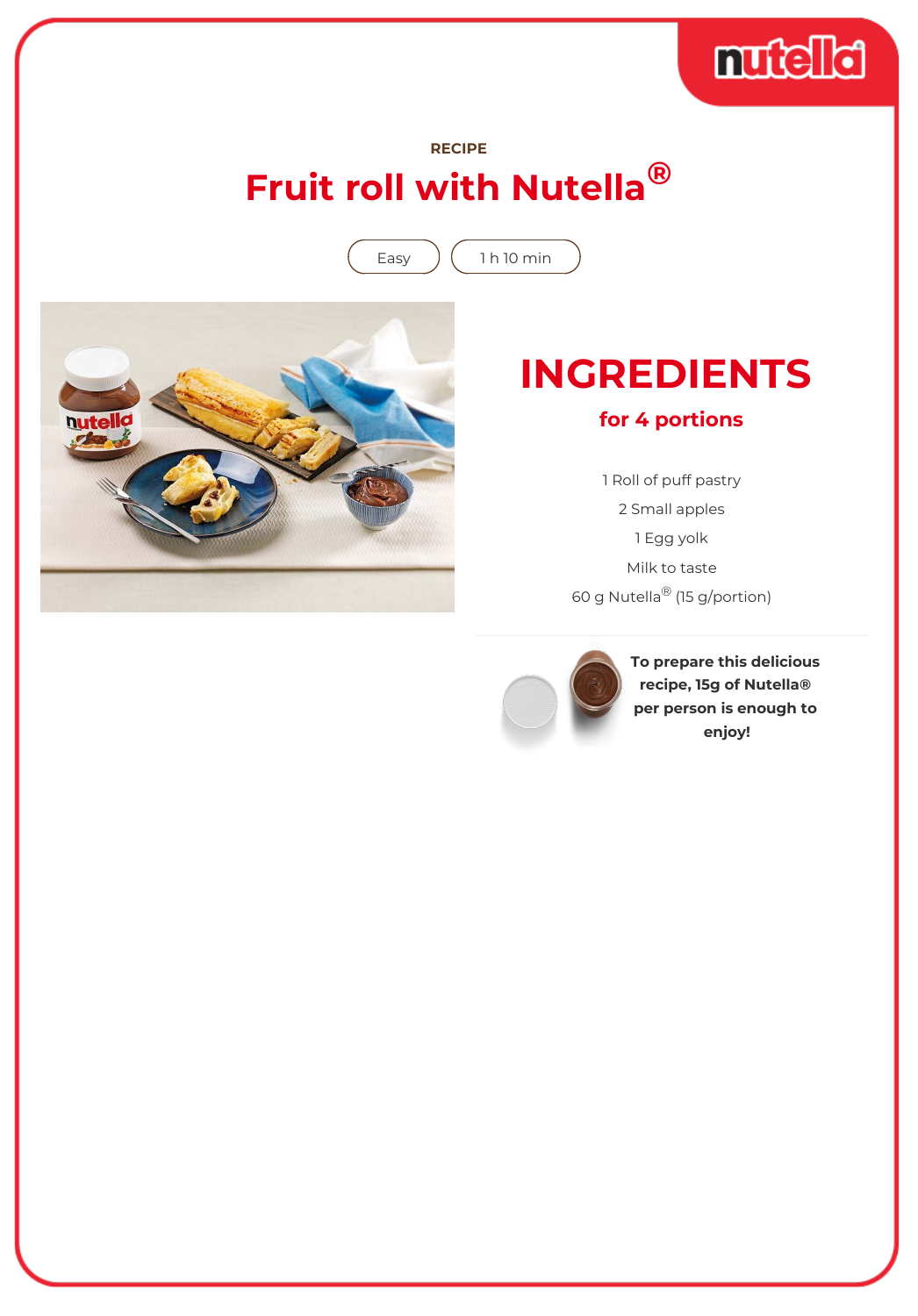

## **METHOD**



Peel the apples and cut them into pieces, then cook them in a non-stick pan on a low heat and covered, until the pieces start to break up. Allow them to cool and crush to create a homogenous mixture. Roll the pastry to a thickness of approximately 5 mm, spread the mixture onto it, then roll it up.

**2**

Move the roll onto a baking tray covered with baking paper and brush with yolk mixed with a little milk. Bake in an oven pre-heated to 200°C for approximately 30 minutes.